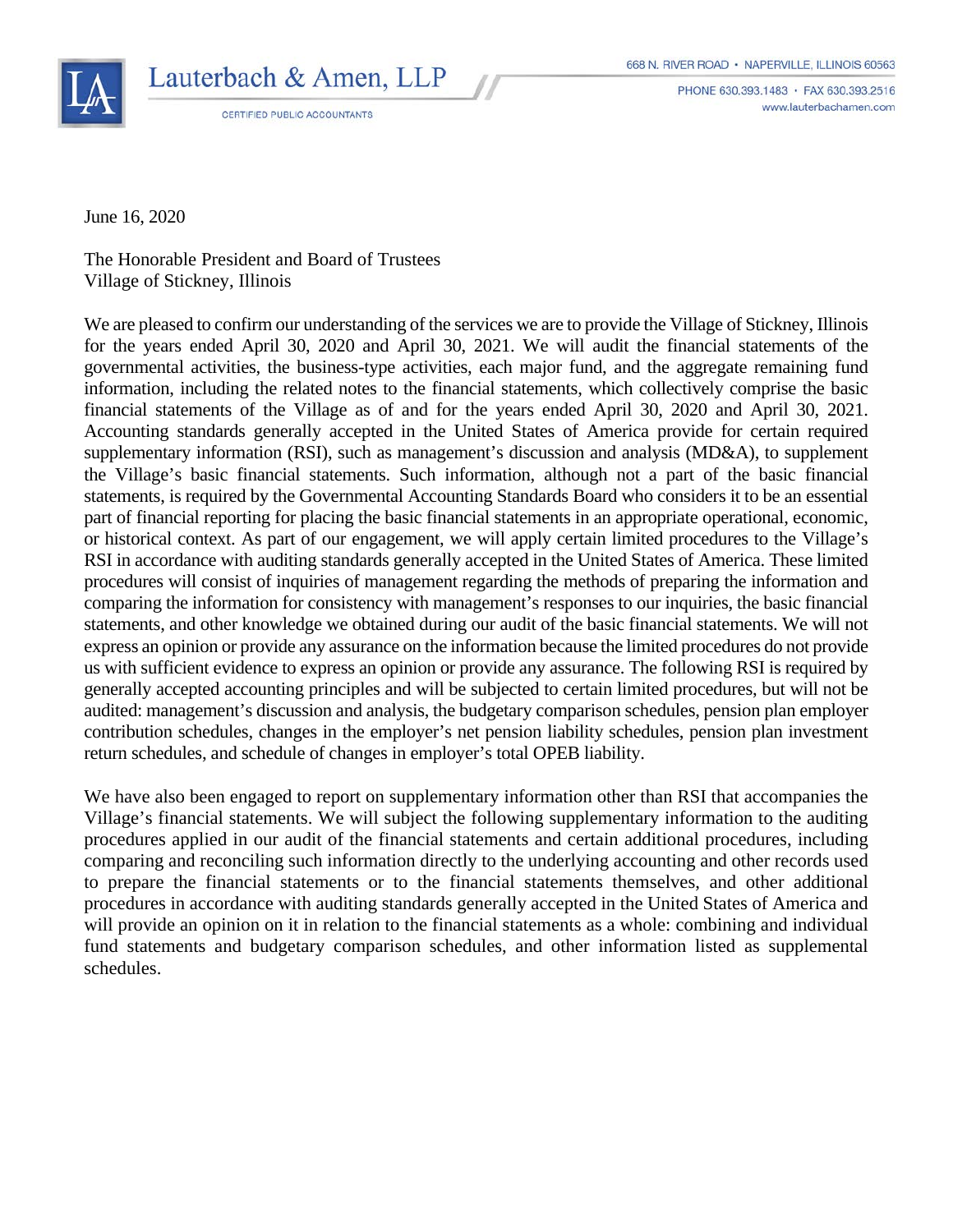### *Audit Objective*

The objective of our audit is the expression of opinions as to whether your basic financial statements are fairly presented, in all material respects, in conformity with generally accepted accounting principles and to report on the fairness of the supplementary information referred to in the second paragraph when considered in relation to the financial statements taken as a whole. Our audit will be conducted in accordance with auditing standards generally accepted in the United States of America and will include tests of the accounting records and other procedures we consider necessary to enable us to express such opinions. We will issue a written report upon completion of our audit of the Village's financial statements. Our report will be addressed to the Honorable President and Board of Trustees of the Village. We cannot provide assurance that unmodified opinions will be expressed. Circumstances may arise in which it is necessary for us to modify our opinions or add emphasis-of-matter or other-matter paragraphs. If our opinions on the financial statements are other than unmodified, we will discuss the reasons with you in advance. If, for any reason, we are unable to complete the audit or are unable to form or have not formed opinions, we may decline to express opinions or may withdraw from this engagement.

### *Audit Procedures – General*

An audit includes examining, on a test basis, evidence supporting the amounts and disclosures in the financial statements; therefore, our audit will involve judgment about the number of transactions to be examined and the areas to be tested. An audit also includes evaluating the appropriateness of accounting policies used and the reasonableness of significant accounting estimates made by management, as well as evaluating the overall presentation of the financial statements. We will plan and perform the audit to obtain reasonable rather than absolute assurance about whether the financial statements are free of material misstatement, whether from (1) errors, (2) fraudulent financial reporting, (3) misappropriation of assets, or (4) violations of laws or governmental regulations that are attributable to the government or to acts by management or employees acting on behalf of the government.

Because of the inherent limitations of an audit, combined with the inherent limitations of internal control, and because we will not perform a detailed examination of all transactions, there is a risk that material misstatements may exist and not be detected by us, even though the audit is properly planned and performed in accordance with U.S. generally accepted auditing standards. In addition, an audit is not designed to detect immaterial misstatements, or violations of laws or governmental regulations that do not have a direct and material effect on the financial statements. However, we will inform the appropriate level of management of any material errors, any fraudulent financial reporting, or misappropriation of assets that come to our attention. We will also inform the appropriate level of management of any violations of laws or governmental regulations that come to our attention, unless clearly inconsequential. Our responsibility as auditors is limited to the period covered by our audit and does not extend to any later periods for which we are not engaged as auditors.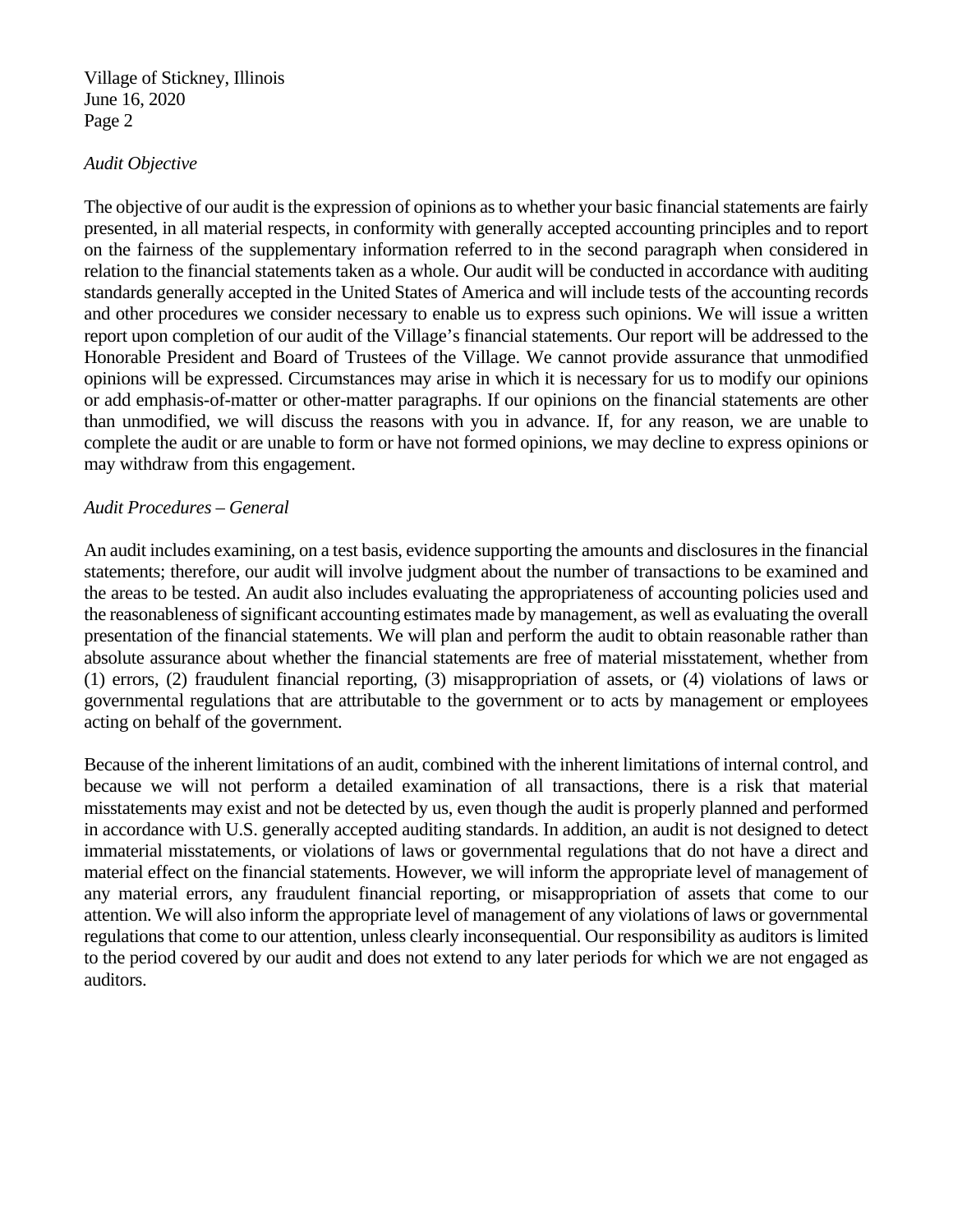# *Audit Procedures – General (Continued)*

Our procedures will include tests of documentary evidence supporting the transactions recorded in the accounts, and may include tests of the physical existence of inventories, and direct confirmation of receivables and certain other assets and liabilities by correspondence with selected individuals, funding sources, creditors, and financial institutions. We will request written representations from your attorneys as part of the engagement, and they may bill you for responding to this inquiry. At the conclusion of our audit, we will also require certain written representations from you about the financial statements and related matters.

### *Audit Procedures – Internal Control*

Our audit will include obtaining an understanding of the Village and its environment, including internal control, sufficient to assess the risks of material misstatement of the financial statements and to design the nature, timing, and extent of further audit procedures. An audit is not designed to provide assurance on internal control or to identify deficiencies in internal control. Accordingly, we will express no such opinion. However, during the audit, we will communicate to management and those charged with governance internal control related matters that are required to be communicated under AICPA professional standards.

# *Audit Procedures – Compliance*

As part of obtaining reasonable assurance about whether the financial statements are free of material misstatement, we will perform tests of the Village's compliance with the provisions of applicable laws, regulations, contracts, and agreements. However, the objective of our audit will not be to provide an opinion on overall compliance and we will not express such an opinion.

### *Other Services*

We will also assist in preparing the financial statements and required audit adjustments, if any, for the Village in conformity with U.S. generally accepted accounting principles based on information provided by you. We will perform these services in accordance with applicable professional standards. The other services are limited to the financial statements previously defined. We, in our sole professional judgement, reserve the right to refuse to perform any procedure or take any action that could be construed as assuming management responsibilities.

### *Management Responsibilities*

Management is responsible for designing, implementing, and maintaining effective internal controls relevant to the preparation and fair presentation of financial statements that are free from material misstatement, whether due to fraud or error, including monitoring ongoing activities; for the selection and application of accounting principles; and for the preparation and fair presentation in the financial statements in conformity with U.S. generally accepted accounting principles.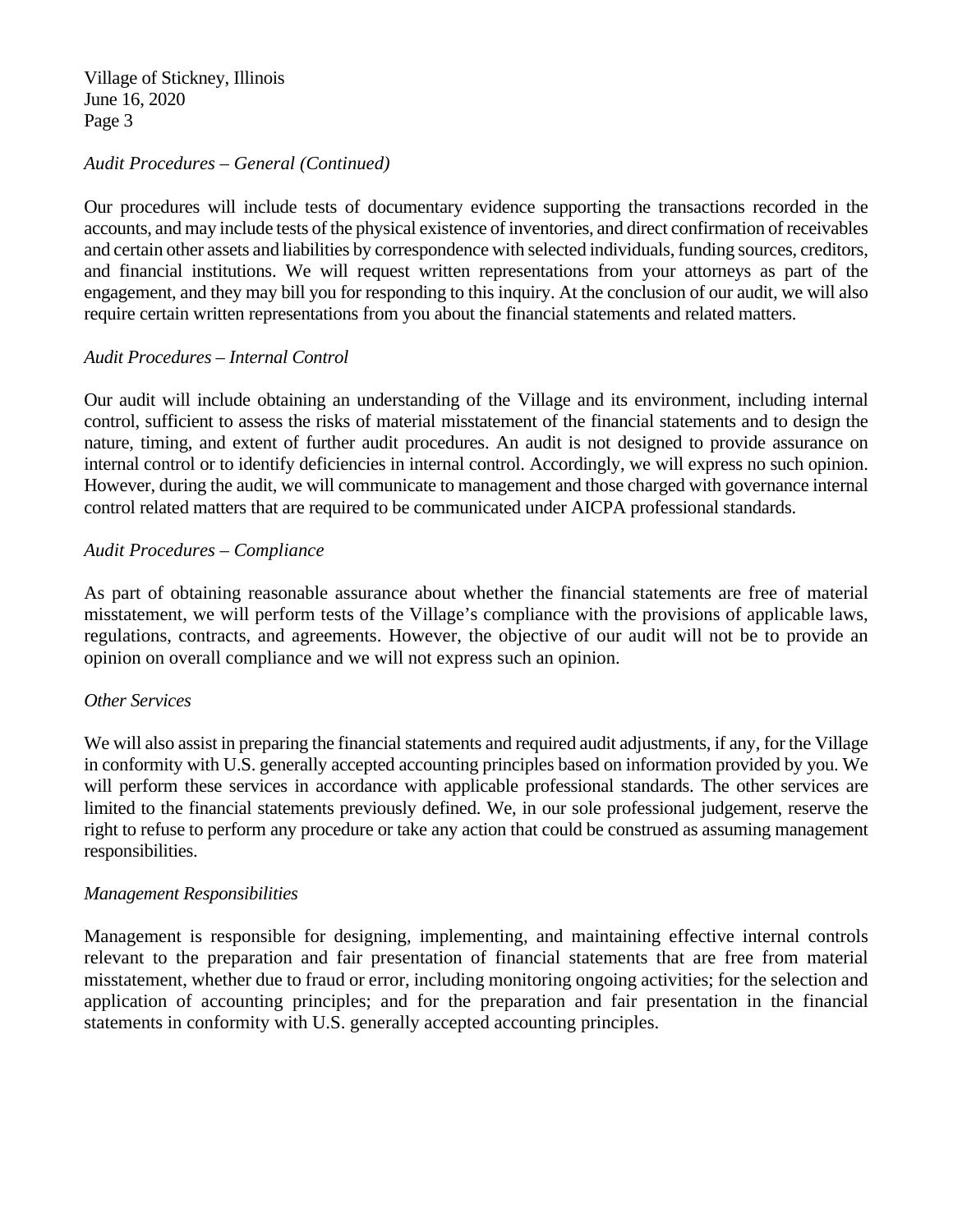# *Management Responsibilities (Continued)*

Management is also responsible for making all financial records and related information available to us and for the accuracy and completeness of that information. You are also responsible for providing us with (1) access to all information of which you are aware that is relevant to the preparation and fair presentation of the financial statements, (2) additional information that we may request for the purpose of the audit, and (3) unrestricted access to persons within the government from whom we determine it necessary to obtain audit evidence.

Your responsibilities include adjusting the financial statements to correct material misstatements and confirming to us in the management representation letter that the effects of any uncorrected misstatements aggregated by us during the current engagement and pertaining to the latest period presented are immaterial, both individually and in the aggregate, to the financial statements taken as a whole.

You are responsible for the design and implementation of programs and controls to prevent and detect fraud, and for informing us about all known or suspected fraud affecting the government involving (1) management, (2) employees who have significant roles in internal control, and (3) others where the fraud could have a material effect on the financial statements. Your responsibilities include informing us of your knowledge of any allegations of fraud or suspected fraud affecting the government received in communications from employees, former employees, regulators, or others. In addition, you are responsible for identifying and ensuring that the government complies with applicable laws and regulations.

You are responsible for the preparation of the supplementary information in conformity with U.S. generally accepted accounting principles. You agree to include our report on the supplementary information in any document that contains and indicates that we have reported on the supplementary information. You also agree to make the audited financial statements readily available to users of the supplementary information no later than the date the supplementary information is issued with our report thereon. Your responsibilities include acknowledging to us in the representation letter that (1) you are responsible for presentation of the supplementary information in accordance with GAAP; (2) you believe the supplementary information, including its form and content, is fairly presented in accordance with GAAP; (3) the methods of measurement or presentation have not changed from those used in the prior period (or, if they have changed, the reasons for such changes); and (4) you have disclosed to us any significant assumptions or interpretations underlying the measurement or presentation of the supplementary information.

You agree to assume all management responsibilities for financial statement preparation services and any other nonattest services we provide; oversee the services by designating an individual, preferably from senior management, with suitable skill, knowledge, or experience; evaluate the adequacy and results of the services; and accept responsibility for them.